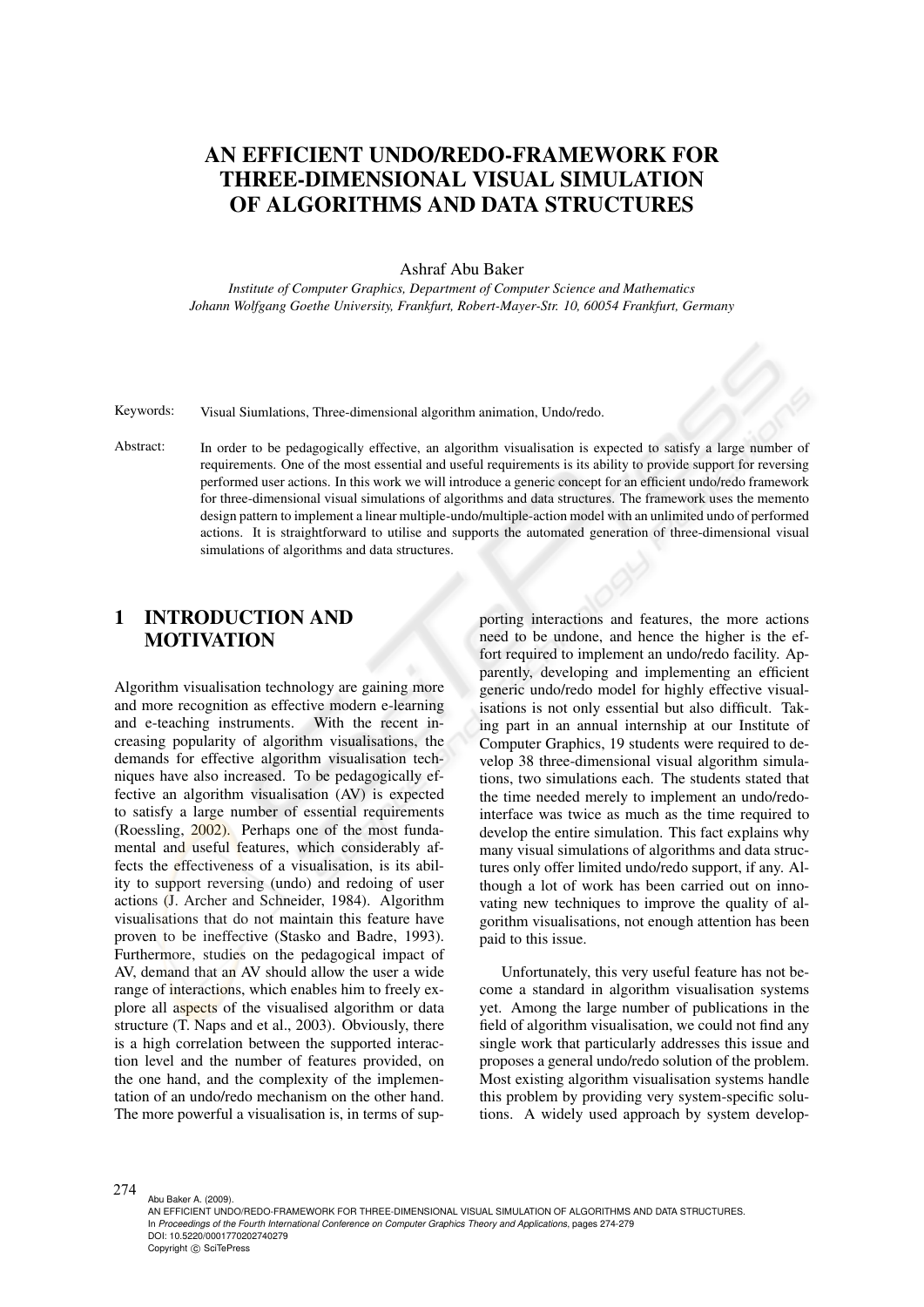ers is to capture static views of the executed steps of the algorithm, thus producing an execution history (S. Douglas and Hundhausen, 1996). Similar to the way an example might be presented in a textbook, the state changes of the algorithm's data structures are recorded whenever a significant change to the algorithm state happens, and saved for later viewing. This is a widely used approach in static algorithm animations which can not be applied to visual simulations.

A static animation is an animation which does not allow users to perform changes to the input data of the algorithm. The input data for the animation was already hard-coded by the author at the creation and can not be changed (Baker and Kappes, 2008). A visual simulation, on the other hand, is a dynamic animation with an underlying real time simulation of the algorithm or data structures. In contrast to static animations, simulations allow users to change the input data before or even during the execution of the algorithm and are capable of supporting different levels of interaction. The static history approach is best suited for static animations. Each significant change can be stored as a view in a sequence of views, thus forming an execution history. The user can review previous steps by navigating through the history. However, this approach has some disadvantages. Firstly, it is unsuitable for large animations, as an excessive amount of memory is needed to store all graphical primitives used by each view. Secondly, it can not be used for visual simulations which are dynamic by nature. Playing a simulation backwards for say n steps, and then playing it forwards n steps might produce different views not previously recorded, as the user is allowed to change the input data before each step. This particularly applies to dynamic data structures, such as trees. Another popular approach that might be applied to static animations as well as visual simulations is, to maintain clones of all used (or at least the last modified) graphical primitives after each step and store them for later undo. However, this method also entails two serious drawbacks. Cloning visual objects slows down the execution of the visualisation, which can affect the overall performance of the application. Saving the cloned object after each step might require an extremely huge amount of memory and can easily lead to memory overflow, particularly when unlimited undo is supported. Moreover, system developers do not explain which technique they utilised to implement their approach. It seems that each developer has developed an individual solution that suits the system architecture being used. Implementation details are kept concealed. At our Institute of Computer Graphics we are developing a unique approach to generate three-dimensional visual simulations of

algorithms based on the algorithm source code, almost automatically. One of the requirements a generated simulation needs to satisfy is to provide an unlimited undo/redo facility. We succeeded in developing a generic efficient interface that supports our approach of automation, which we are going to present in this work. Efficient in this context means fast and memory-friendly. This has always been considered a huge challenge in algorithm visualisation systems.

# 2 UNDO/REDO MODELS AND DESIGN PATTERN

When we intend to develop a new undo/redo framework, we will need to choose an undo/redo model (Prakash and Knister, 1994) and an appropriate implementation design pattern (E. Gamma and Vlissides, 1994). To increase the understanding of our work we will briefly outline the undo/redo models and design patterns usually utilised when developing an undo/redo facility.

### 2.1 Choosing an Undo/Redo Model

Each undo/redo model has a scope which is characterised by four aspects: repetition, granularity, limit and linearity. Repetition denotes the number of steps the model allows to be undone. There are single-undo and multiple-undo. Granularity refers to the number of actions that can be undone in each step. There are single-action and multiple-action. As a consequence of this classification there are 4 different undo/redo-models: single-undo/single-action, single-undo/multiple-action, multiple-undo/singleaction and multiple-undo/multiple-action. While most multiple-undo-systems limit the number of undoable steps, some systems allow an unlimited undo. The last criterion to classify a model is, whether it is linear or non-linear. In both models the undoable steps are maintained in an ordered list. Linear undo requires the user to undo the latest action before undoing earlier ones. With non-linear undo, the action to be undone can be freely picked from the list. While editors and algorithm visualisation systems commonly implement a linear model, most web browsers support non-linear ones. Obviously, a linear multiple-undo/multiple-action undo/redo model is from a pedagogical point of view, the most appropriate model which can be implemented for algorithm visualisations. Therefore, a linear multiple-undo/multiple-action model with an unlimited undo/redo of user interactions underlies the proposed framework.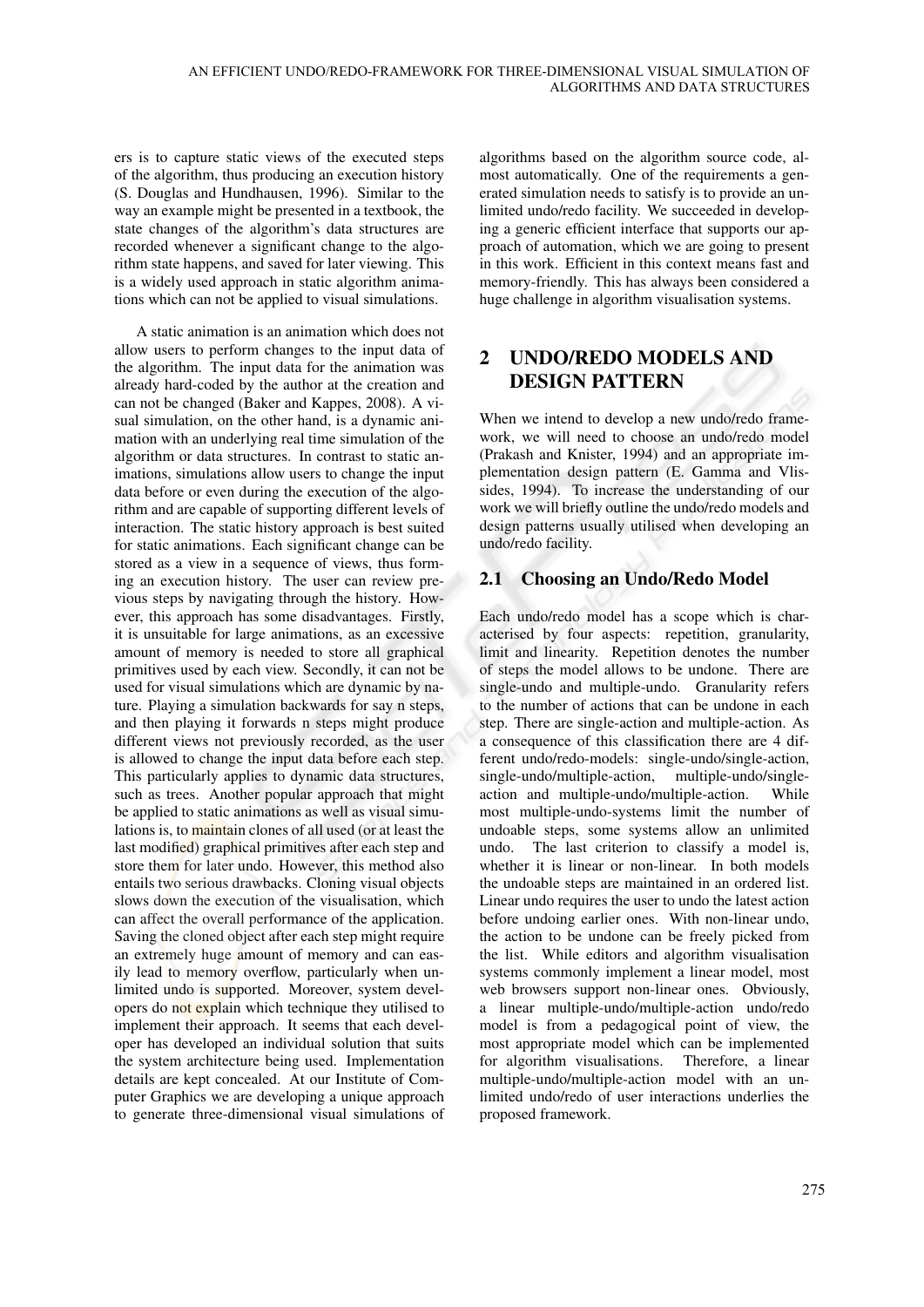### 2.2 Choosing an Undo/Redo Design Pattern

When an undo/redo model is to be implemented there are two common implementation design patterns that can be taken into consideration: the command and the memento pattern (E. Freeman and Bates, 2004). The memento design pattern is a pattern that helps to save the recent internal state (memento) of an object and enables the application to restore the object's state later when needed. According to the memento pattern, an application consists of a number of objects, each of which has an internal state determined by the values of its attributes. Each step (collection of actions) transforms the state of the visualised algorithm or data structures (which is determined by the states of its underlying objects) into a new state. Undoing step i involves restoring the (i-1)-th state of the algorithm or data structure.

The command design pattern is a pattern that enables us to encapsulate each performed action (command) into an object. According to this pattern every state change of an application is captured in an undoable command. Reversing step i involves executing all commands generated in step (i-1).

In order to choose an appropriate design pattern we need to explore both designated design patterns, study their advantages and drawbacks and decide which one of them is to be a basic pattern for our framework. Before doing that we demand an additional and a very essential requirement which any framework that is to be developed needs to satisfy: using the framework in a simulation should be accomplished with a minimal effort. This is particularly important when the algorithm simulations are to be generated automatically. As mentioned earlier, we are only concerned with the automatic generation of three-dimensional visual simulations.

In order to satisfy this requirement and enable a high degree of automation, the implementation of the framework should take place at a higher level of abstraction than the simulation level. The following figure should help to clarify this seemingly abstract idea.



Figure 1: Implementing the undo/redo framework by extending the 3D graphic API.

Each simulation uses graphic API to visualise the behaviour of its underlying algorithm or data structure. Usually, the state changes of the simulated al-

gorithm or data structure are graphically illustrated by invoking methods of API-objects. The red connections in figure 1 denote these calls. To enable a straightforward generation of simulations, the implementation of the undo/redo-framework itself should be carried out on the API-level, not on the simulation level. This implies that the framework is to be implemented by extending the API itself. This is illustrated by the right image of the figure. Method calls to the framework, however, are made by the simulation itself (see the green connections in the right image). Thus, the way a previous state is restored, is transparent for the simulation. It knows nothing about how an undo or redo operation is managed in detail. The only thing a simulation needs to know is how to make calls to the undo/redo framework, and when to make them. The simulation is provided with this knowledge by means of an object that implements an undo/redo interface, which usually consists of two methods: *undo()* and *redo()*. When to make an undo/redo-call is determined by the user.

We will now briefly introduce the model-viewcontroller design pattern (MVC) (E. Freeman and Bates, 2004) that we used for the design of our simulations. Later, we will describe the issues related to the use of the command pattern and explain why we decided to use the memento pattern instead.

The MVC describes a powerful architecture for visual applications which breaks an application into three independent components: the model, the view and the controller. The model represents the information (the data) of the application; the view corresponds to visual components used to visualise the data; the controller is the interface between the model and the view. The controller communicates data back and forth between the model and the view. It is responsible for transferring changes performed by the application or the user, between the model and the view.

When a 3D algorithm visual simulation is implemented according to the MVC-model, it usually consists of a model describing the data used by the algorithm, a view which is the graphical representation of the data, and a controller. Whenever changes on the data model are performed, these changes are visually reflected by changes to the view. When implementing the command design pattern as a basis for an undo/redo framework each change to the model must be encapsulated into a command. For each data-command there should also be a corresponding view-command that reflects the changes. This means that for each simulation, we should identify all performed commands and link them to corresponding visual commands. This would only be possible if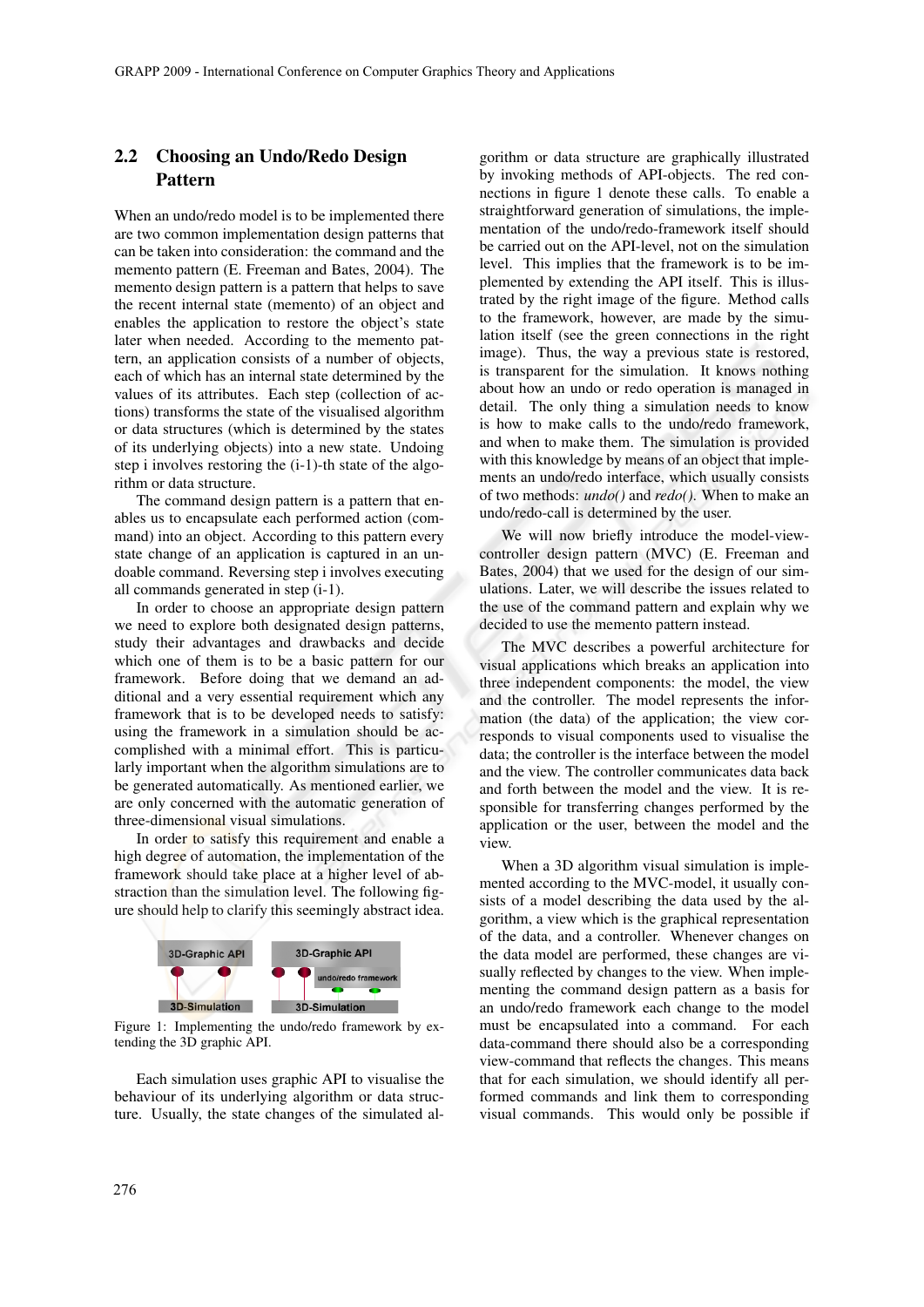we were interested in simulating a limited number of algorithms. Another issue concerning the use of the command pattern is that there are visual changes that do not correspond to any changes on the model. Consider simulating a red-black-tree (T. Cormen and Rivest, 2002). Whenever an element is added or removed from the tree, the corresponding visual tree needs to be laid out again. This is a visual operation that has no corresponding model-operation. A third issue related to using the command pattern is the memory amount required to make animations undoable independent of whether the simulation follows the MVC-model or not. A single animated translation of an object consists of a large number of transformation operations, all of which need to be stored as commands in order to enable a later reversal of the animation. A simulation with a large number of animated actions can easily lead to a memory overflow. Furthermore, the implementation of the command pattern for a powerful 3D-API can be very costly and always require using the memento pattern to store all data needed to undo an operation. The memento pattern on the other hand is easy to implement and allows a very efficient and memory-friendly implementation. Therefore, concluding from this observation and from our own experience, we believe that the mementodesign pattern is the best pattern we can recommend for designing undo/redo facilities for algorithm simulation systems.

## 3 DESIGN CONCEPT OF THE FRAMEWORK

Our framework is generic in that it does not necessitate that the simulations are implemented according to the MVC-model. If we assumed that simulations are entirely implemented according to the MVC-model then we would not need to implement an undo/redo facility for the view. This is because any changes to the model are automatically reflected by changes to the view by the controller. Hence, we will assume that there is a model and a view which are not necessarily uncoupled from each other.

We will now introduce the undo/redo design concept of the data model and that of the view separately, and explain how undo/redo operations of the model are synchronised with that of the view, and vice versa. We will also assume that each simulation consists of several steps, each of which consists of several actions. The end of each step (i.e. the last action) is annotated using any annotation technique supported by the programming language. The granularity of each step is left to the simulation designer.

#### 3.1 Model Undo/Redo

When a step, say i is to be reversed, the undo/redomanager of the simulation is expected to restore the (i-1)-th state of the data model. The state of the data model is defined by the occupancy of its interesting<sup>1</sup> data fields and data structures. Executing step i transfers the (i-1)-th state of the simulation to state i. The easiest way to implement undo/redo support for the data model is to store the entire state of the simulation after each step. However saving the entire state is in many cases not necessary and would violate our requirement of an efficient undo/redo-framework. Saving the entire state is particularly not necessary, when a step only causes a partial state change. Our concept makes sure that only values that have been changed during the last step are saved. To achieve that, a copy of each data field is kept temporarily before a step is executed. Moreover, each step is assigned a unique id by the undo/redo manager. When a step terminates the current value of each field is compared to its previous value. In case of a mismatch, the old value is kept together with the previous step id as a (key,value)-pair in a special container managed by the undo/redo manager of the simulation. Thereby "key" is the previous step id and "value" is the old value of the field. If the value has not changed, nothing is needed to be done. To manage that, the undo/redo manager maintains a container for each data field or data structure. Each container maintains a reference to its corresponding field or data structure as well as a hash map (see fig $ure 2)$ .



Figure 2: Structure of the undo/redo manager for the datamodel.

If the value of the field has changed during step i, the map will include the entry  $(i-1, old-value)$ consisting of the old value of the field referenced by the previous step id as a key. Otherwise, there is no such entry. The undo/redo manager provides two methods to perform an undo and a redo oper-

<sup>1</sup> Interesting data fields are those which are essential for understanding the algorithm or data structures and are therefore subject of visualisation. Some algorithms use temporary variables. Such variables and variables of loops are usually not visualised and their previous overridden value do not need to be restored.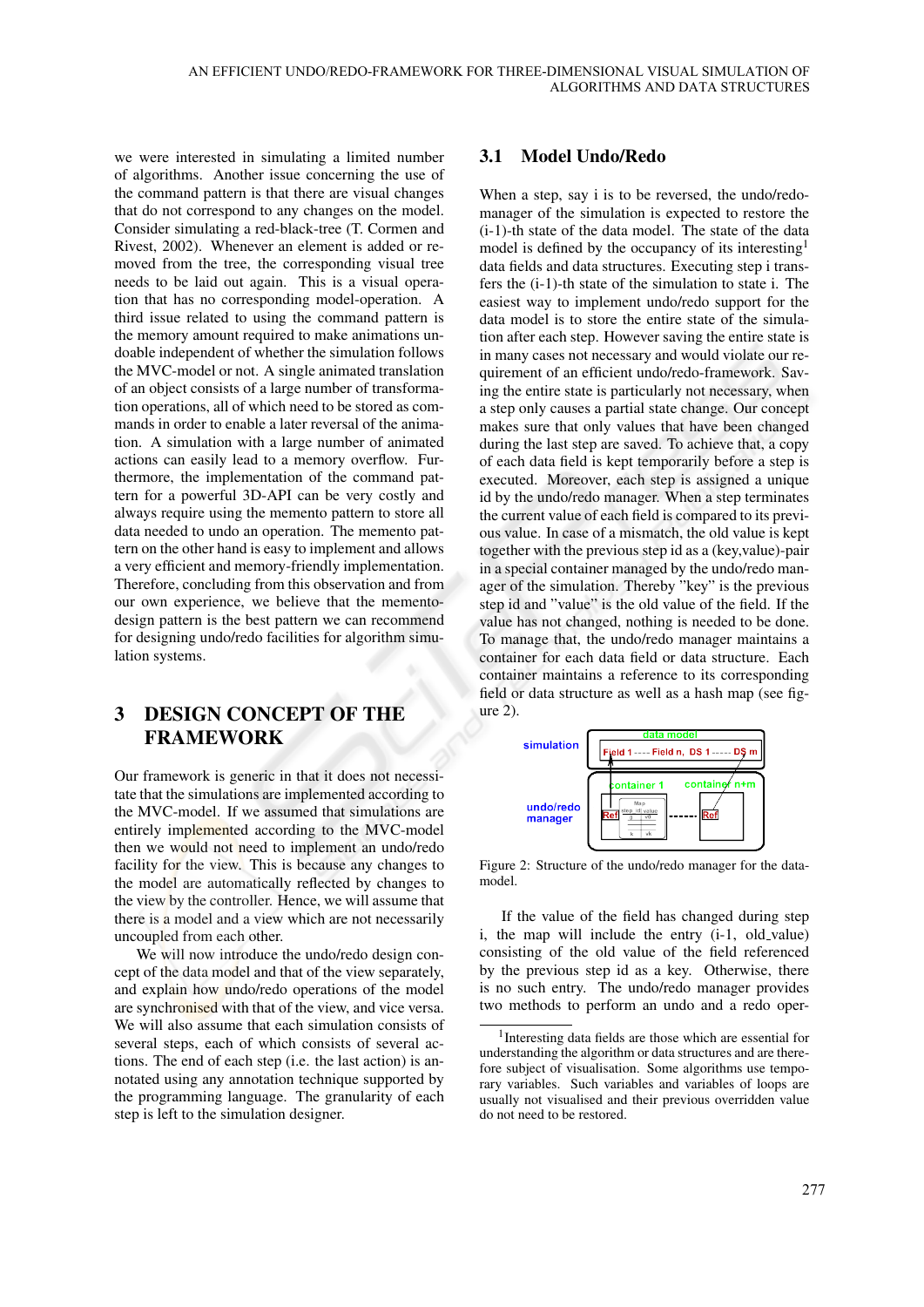ation. These are called *saveState(step id)* and *restoreState(step id)*; each of which receives the step id as a parameter. Invoking *saveState* is usually performed by the simulation whenever a step terminates, in which case the recently described procedure is preformed. When the user wants to undo a step, that is when he clicks on the undo button, *restoreState* is called and passed the (step id-1) as a parameter. The method is implemented in such a manner that each container is searched for an entry that has the given step id as a key. If such an entry exists the stored field value is fetched and assigned to the corresponding field, otherwise, nothing happens. *restoreState* is also invoked when an undone step need to be redone. This is exactly the case when the user clicks on the redo button.

To incorporate the undo/redo functionality into a simulation, the simulation is given a reference to an undo/redo manager. In order to use the manager, the simulation only needs to invoke *saveState* at the end of each step and *restoreState* whenever the user clicks on an undo or redo button. Thus, the usage of the undo/redo manager is very straightforward and supports the automatic generation of simulations. As we use hash tables, an undo operation can be accomplished in a very efficient way. Thus, the implementation of the concept is not only memory-friendly but also highly efficient.

#### 3.2 Visual Undo/Redo

The concept for implementing an undo/redo manager of the visual part of a simulation is more sophisticated and requires much more work than is the case with the data model. Any object-oriented high level 3D graphic-API such as Java3D (Java3D, ), OpenScene-Graph (OpenScengraph, ) or Ogre (Ogre, ) consists of a collection of classes which serve as an interface to a sophisticated three-dimensional graphics rendering system. A 3D application is assembled from a variety of geometrical and appearance objects specified in the programming language of the API. A geometrical or an appearance object describes the structure or the appearance of its corresponding visual object respectively. Together, the visual objects of an application form a hierarchical virtual scene (virtual universe) called scene graph. The scene graph is a structure that arranges the logical and often (but not necessarily) spatial representation of a 3D scene. It is assembled of a collection of nodes in a graph or tree structure. Visual changes to the scene graph are accomplished by performing structural and/or visual changes to its objects. These changes are then rendered by the underlying rendering system. Per-

scene graph is to clone the entire graph. However this would violate our requirement, as cloning large graphs slows the application down and requires a huge amount of space. Instead, our concept involves traversing the graph and saving essential information about its structure that enables the later reconstruction of the entire graph. Moreover, we have extended the 3D graphic API and made each interesting object undoable by letting it implement a special interface. Like the interface used by the undo/redo manager of the model, this interface includes only two methods *saveState(step id)* and *restoreState(step id)*. We adopted the same undo/redo concept of the model to implement these methods. That means that each object manages its state changes by itself and uses its own undo/redo manager. Whenever a step is completely executed, the visual undo/redo manager traverses the entire scene graph, stores structural information and requires each object in the graph to store its current state by invoking *saveState*. While the state changes of each object are preserved in its own containers the structural information for each step that enable the reconstruction of the scene graph are kept in special data structure keyed by the step id. Whenever a step is to be reversed the associated scene graph is reconstructed using the corresponding data structure. The entire graph is then traversed and each object is enforced to restore its state by calling its own *restoreState*-method. This has proven to be a very efficient way to implement visual undo. A global undo/redo manager makes sure that each call on the model undo/redo manager is accompanied by a call on the visual undo/redo with the same step id, and vice versa.

haps the easiest way to keep track of changes to a

#### 4 IMPLEMENTATION

We used Java as programming language and Java3D as 3D-API for developing our simulations. The implementation of the undo/redo interfaces for the visual part of the framework has required much more work, as a large number of Java3D classes needed to be extended.

Nevertheless, with our framework we are now able to implement undo/redo functionality to any kind of visual simulations implemented in Java and Java3D at a minimal effort. The framework has been incorporated into 3D-VISIAN (Baker and Milanovic, 2008) and has been tested extensively. 3D-VISIAN (see figure 3) is a platform for 3D visual simulation and animation of algorithms developed at our Institute of Computer Graphics.